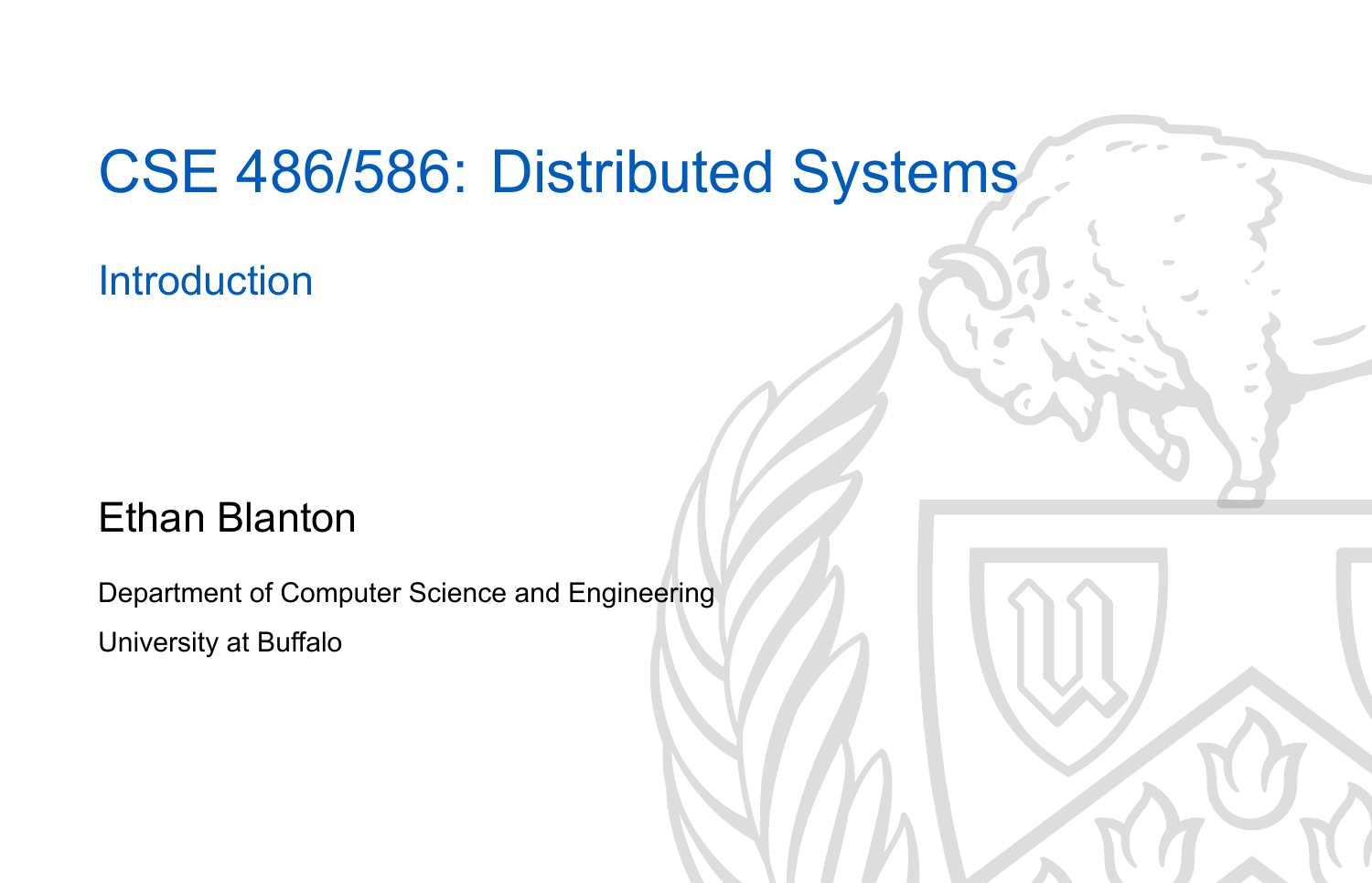### Welcome to CSE 486/586

My name is Ethan Blanton

Contacting me:<br>Email: **Email:** eblanton@buffalo.edu **Office:** Zoom **Office Hours:** Mondays 10:00–11:00 Thursdays 14:00–16:00

The syllabus [1] is under References.

All slides are on the web page, OH info is on Piazza.

**Introduction** Expectations Academic Integrity Resources Projects Summary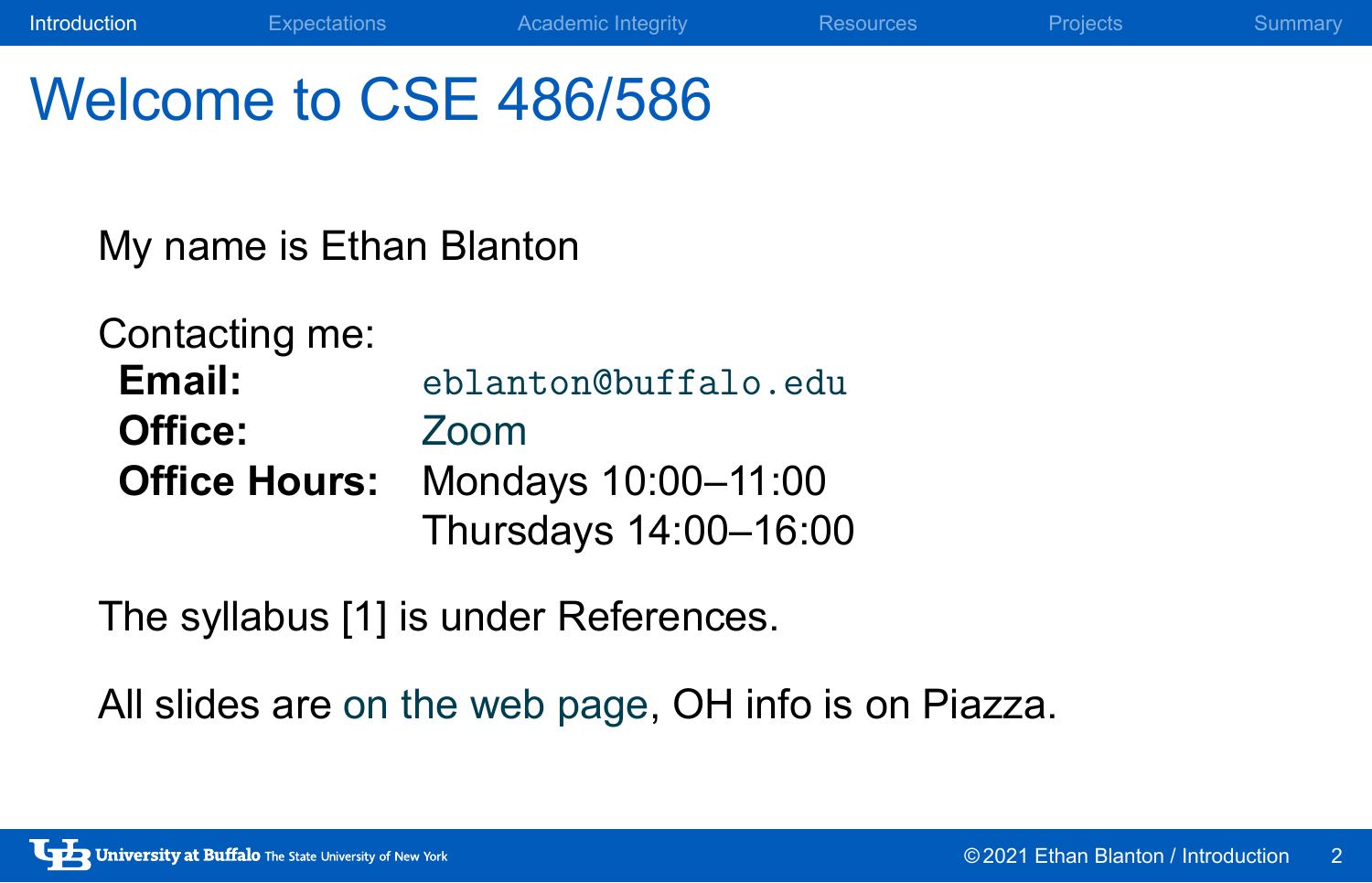# Distributed Systems

Distributed systems are:

- **multiple computer programs**
- possibly spread out over different networked components

**Introduction** Expectations Academic Integrity Resources Projects Summary

communicating by passing messages

Many modern software services are distributed systems.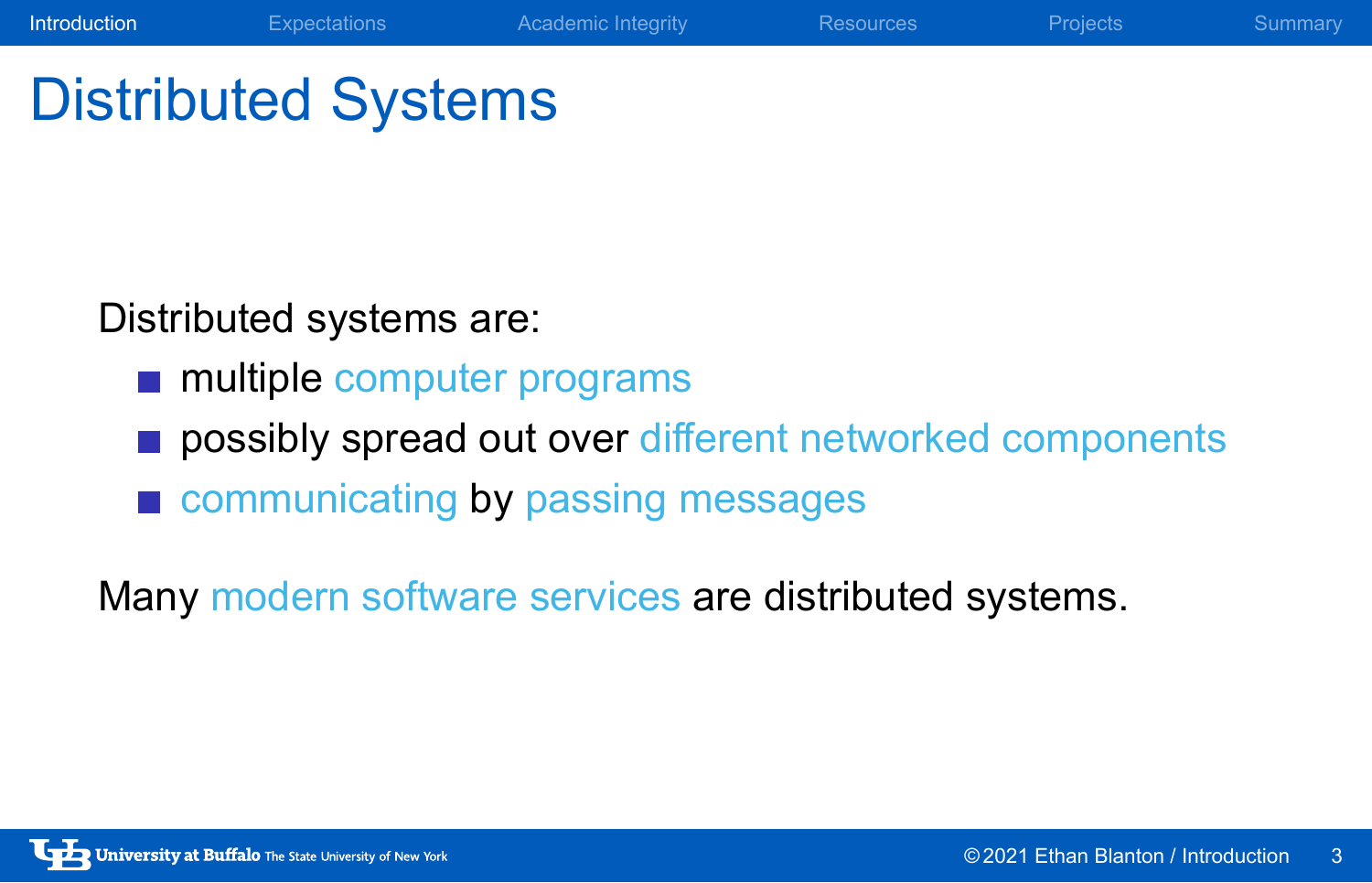# Distributed Systems are Hard

What makes them hard? In a word: failures.

Computers fail, networks fail, software fails.

Failures can be incidental (*e.g.*, power failures).

Failures can be orchestrated (*e.g.*, a virus or worm).

**Introduction** Expectations Academic Integrity Resources Projects Summary

Add to this challenges of scale and concurrency.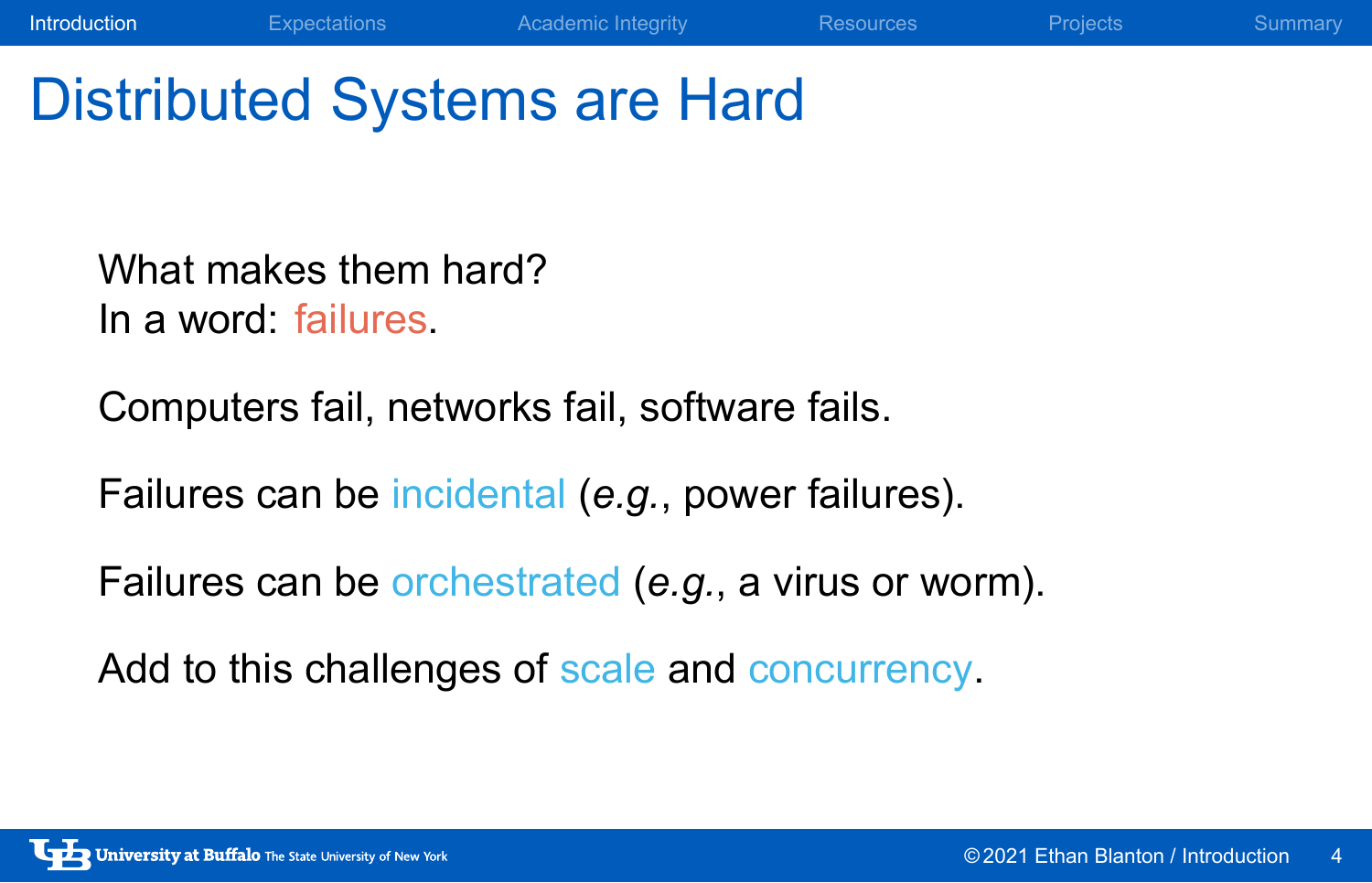### Failures

Large systems are unreliable:

Backblaze reported an 0.89% drive failure rate in Q3 2020 [6].

Facebook says "In general, we always expect some degree of hardware failure in our data centers" [7].

Microsoft Azure reports that "Last year [written Dec 2020] alone, there were hundreds of routing outages or incidents, such as route hijacking and leaks." [4]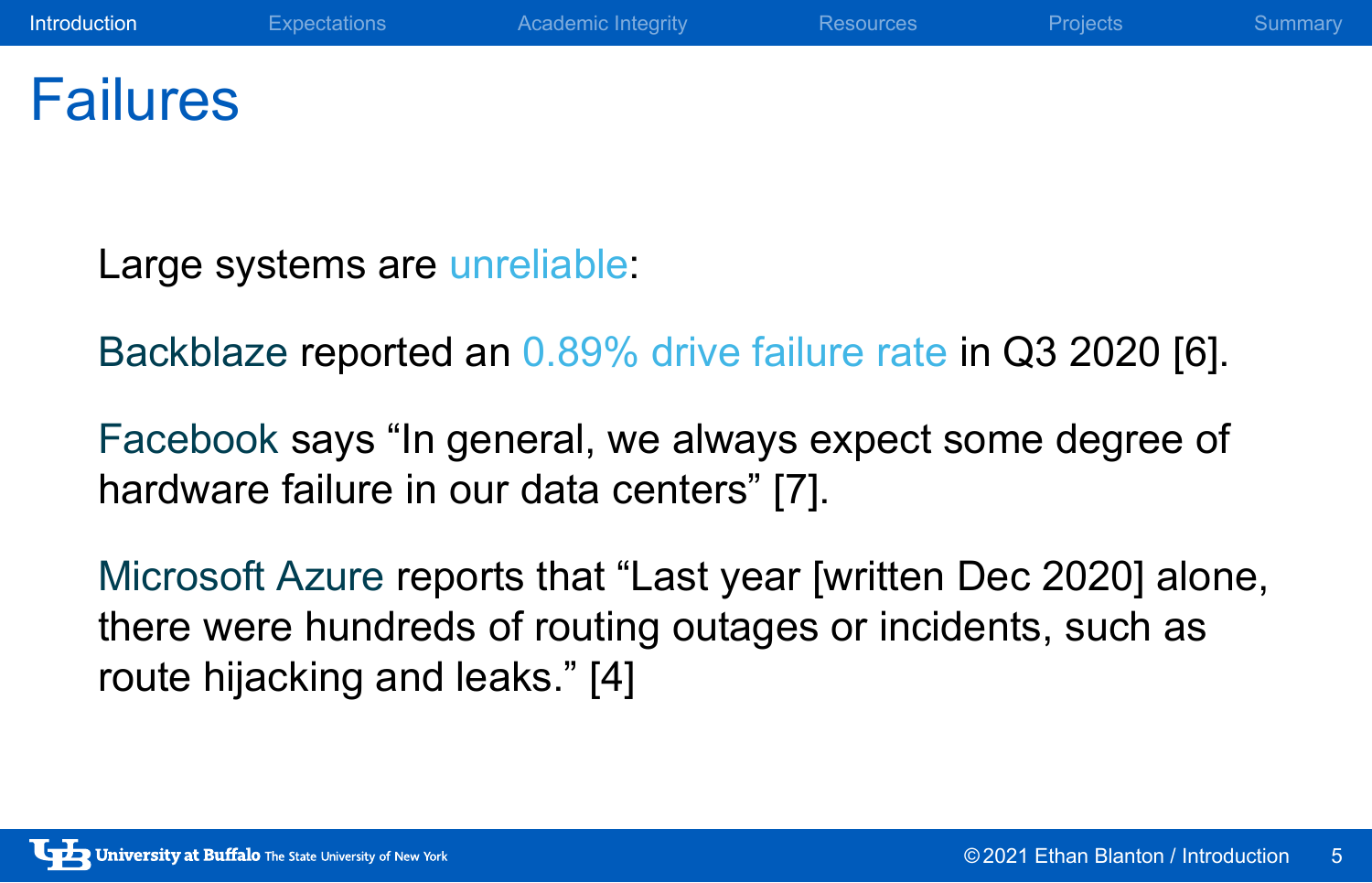### **Scale**

Distributed systems can be mind-bogglingly huge:

YouTube serves over a billion hours a day. [10].

The Facebook Scuba Trailer service processes more than 180 GB per second of streaming data [8].

Slack produces 100s of Terabytes of observability data (debugging information) per day [5].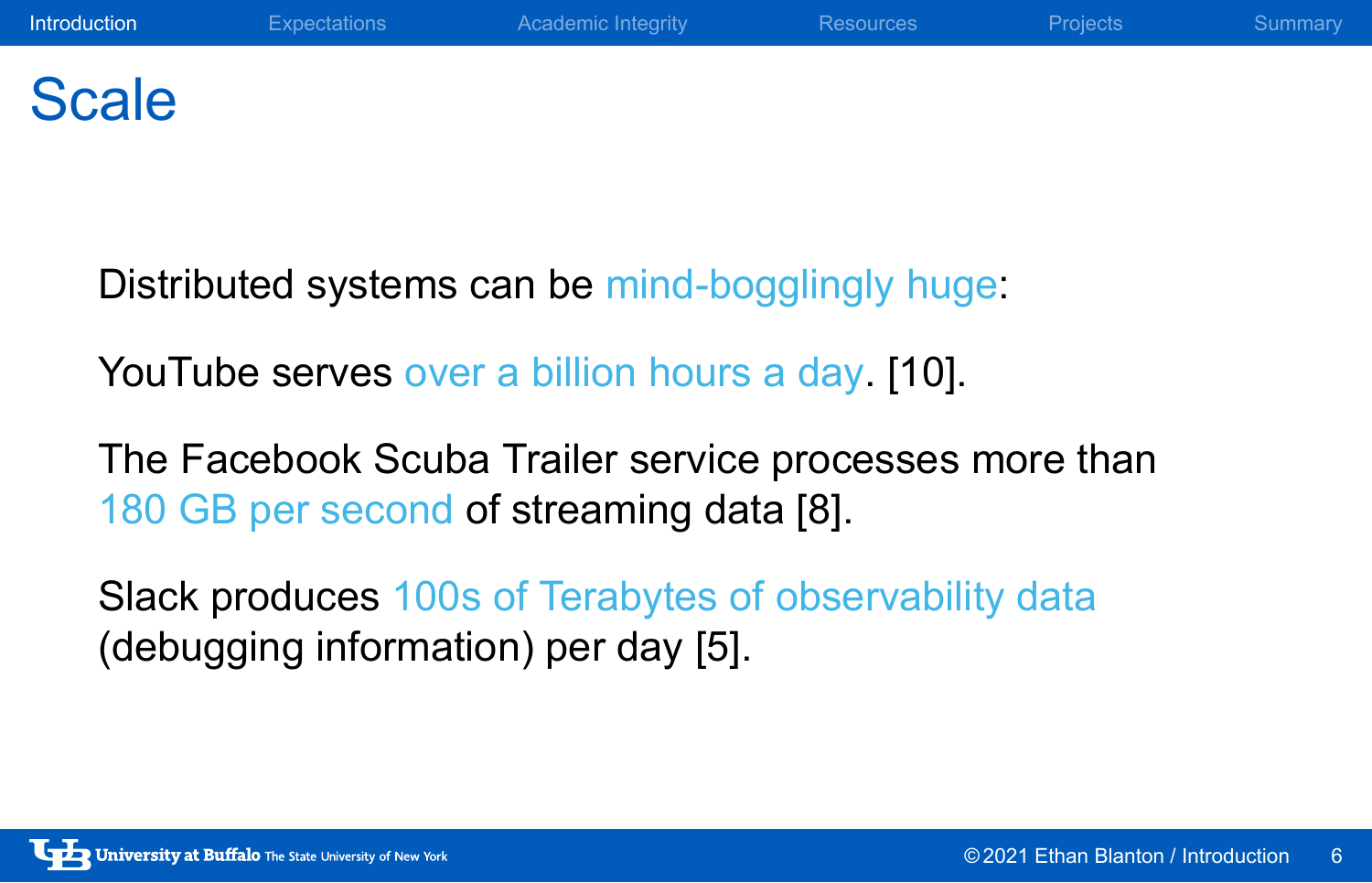**Concurrency** 

All of this happens concurrently:

Over 500 hours of video are uploaded every minute to YouTube servers [10].

The Facebook Scuba Trailer runs on over 2,000 machines with a total of over 96,000 cores [8].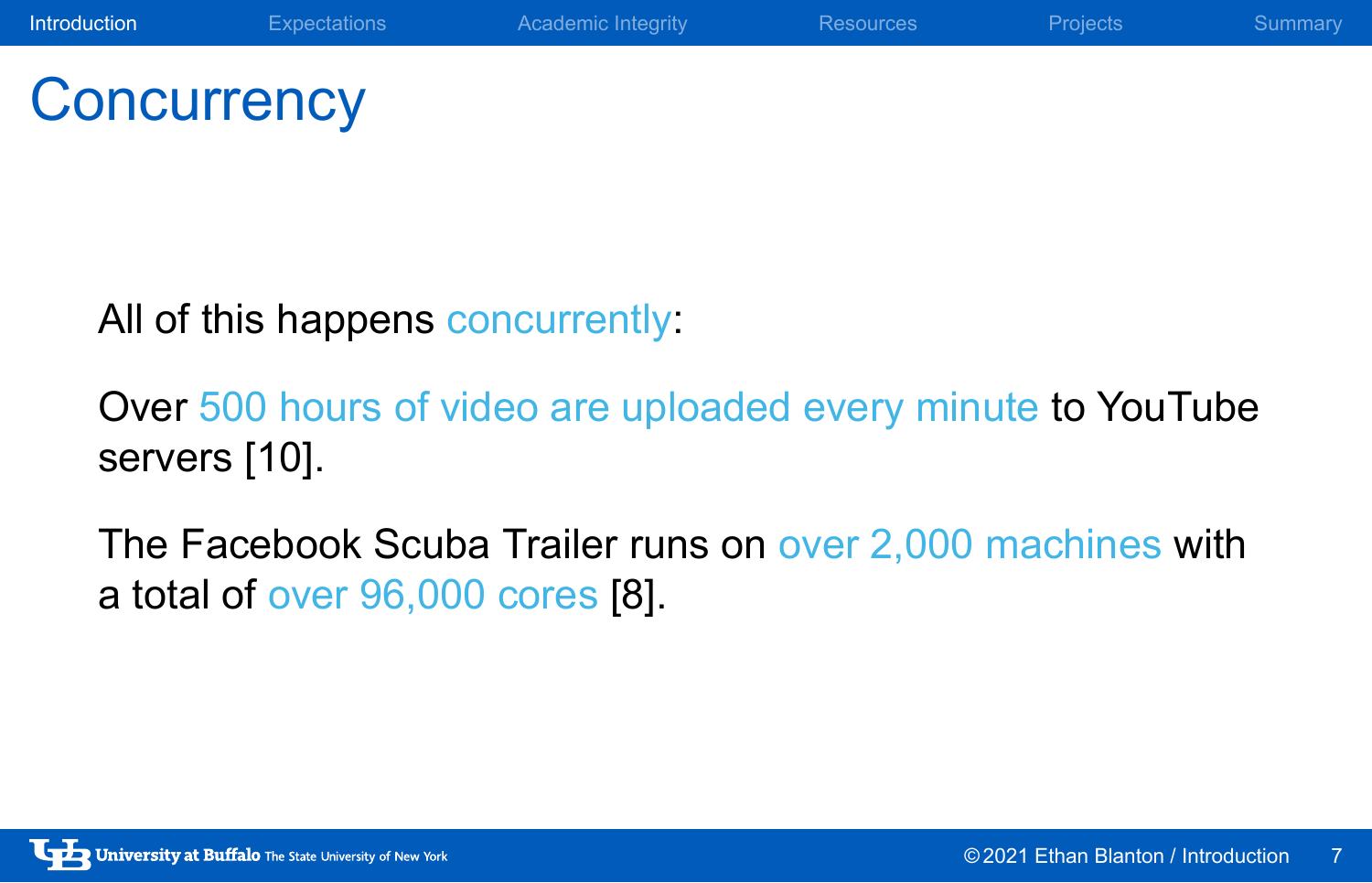### **Expectations**

For this course, I expect that you:

- Will be respectful to me, TAs, classmates
- Attend (or view, if attendance is impossible) every lecture
- Adhere strictly to the academic integrity policy
- Will seek assistance early if necessary
- Meet prereqs; among other things:
	- Have significant experience programming
	- Have a basic understanding of OS interfaces and networking
	- Can rapidly learn (or already know) Go

Most of all, behave as adults and strive to maximize your and your classmates' learning experience in this course.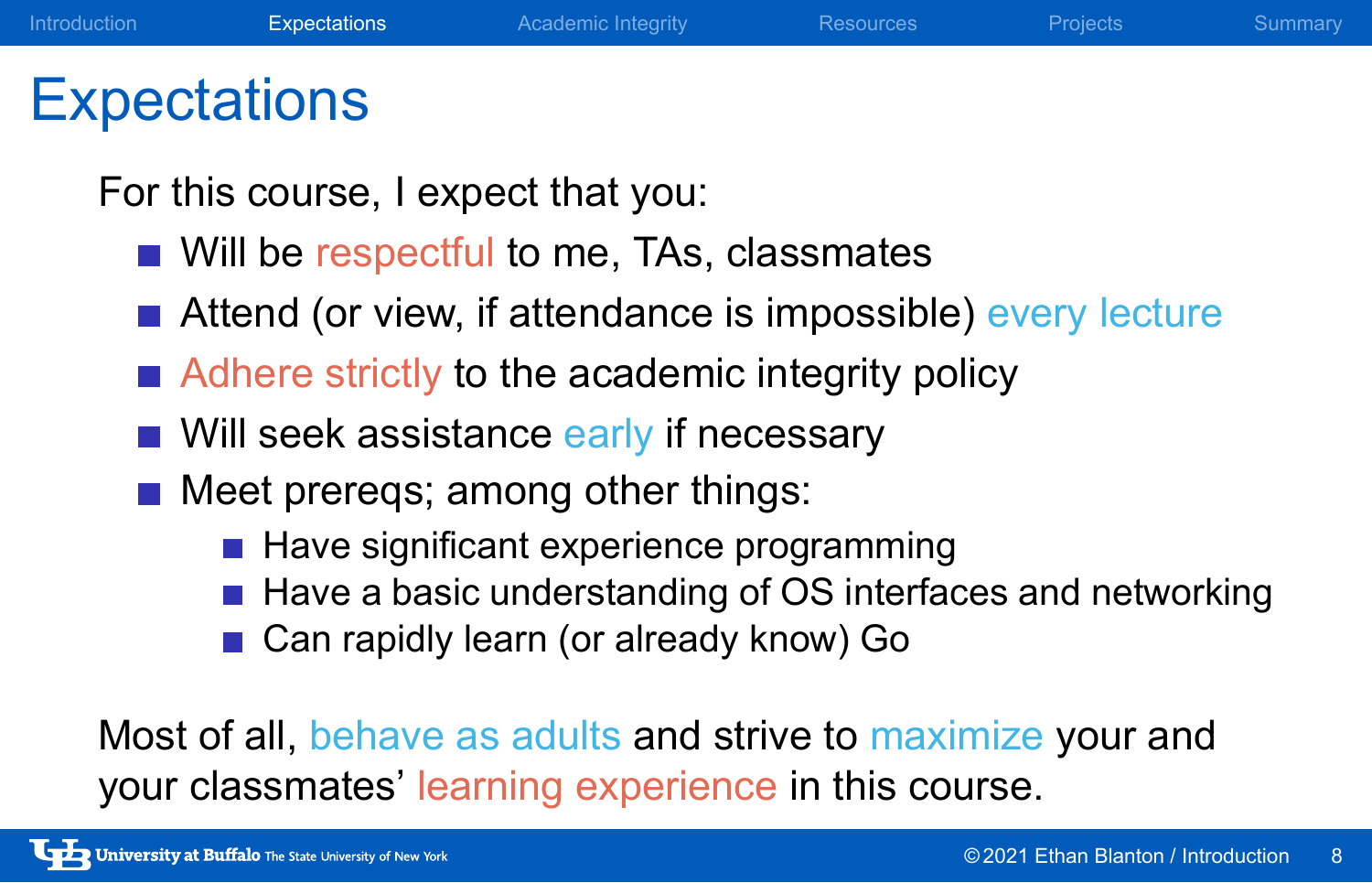### **Communication**

We will communicate via:

**Piazza (our main tool; you should receive an invite)** 

Introduction **Expectations** Academic Integrity Resources Projects Summary

- **UB Email (check yours regularly)**
- YouTube Live (lectures, some open office hours)
- Zoom (office hours)
- UBlearns (gradebook, quizzes, tests, Panopto videos)

Ensure that you have access to all of these things.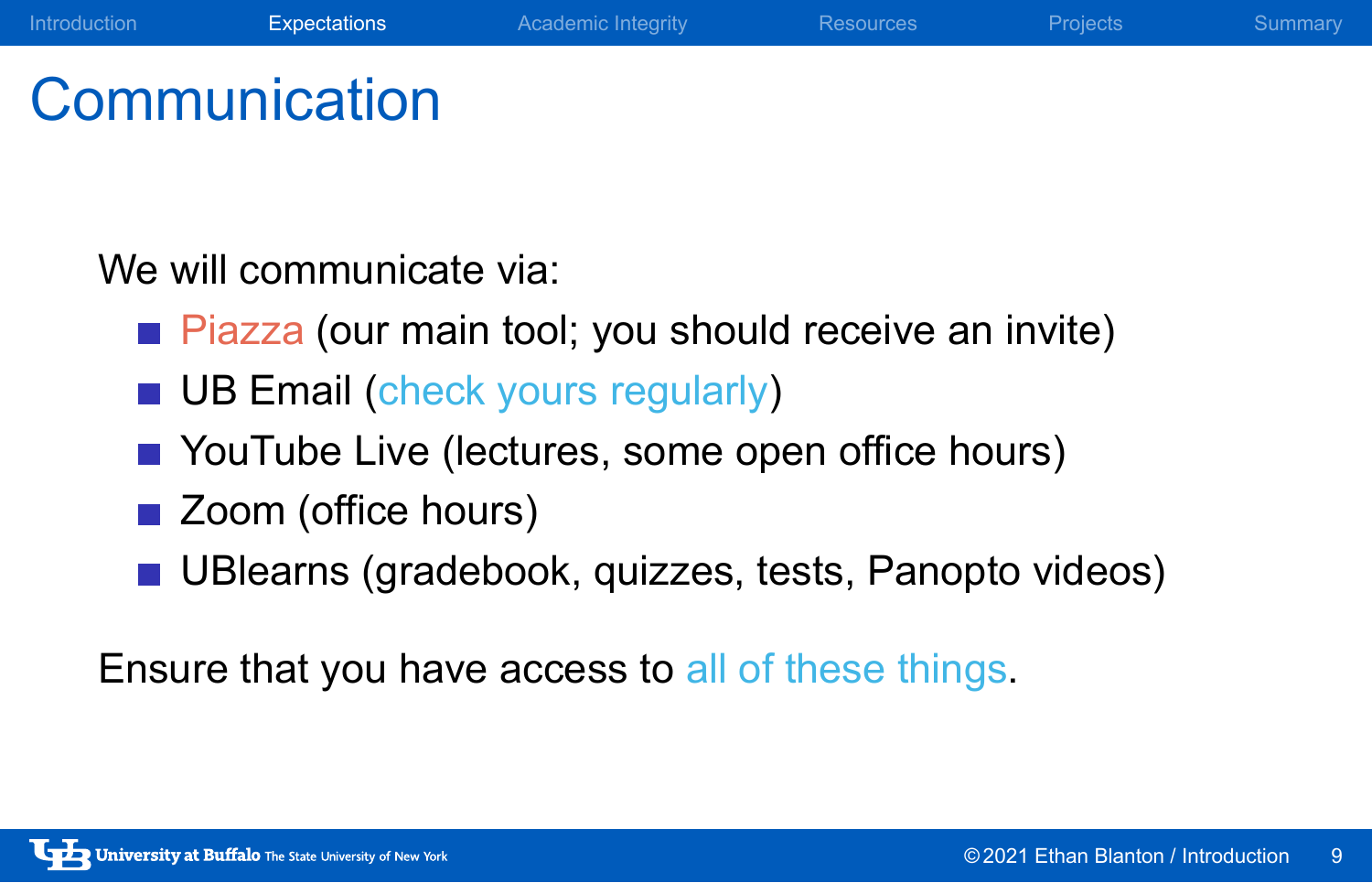# Having a Pleasant Semester

I intend for this course to be fun and rewarding.

You'll get out of it what you put in; no more, no less.

Introduction Expectations Academic Integrity Resources Projects Summary

I do not take well to grade negotiation.

If you want a better grade, do better work.

If you're willing to put in the time, I'm willing to help.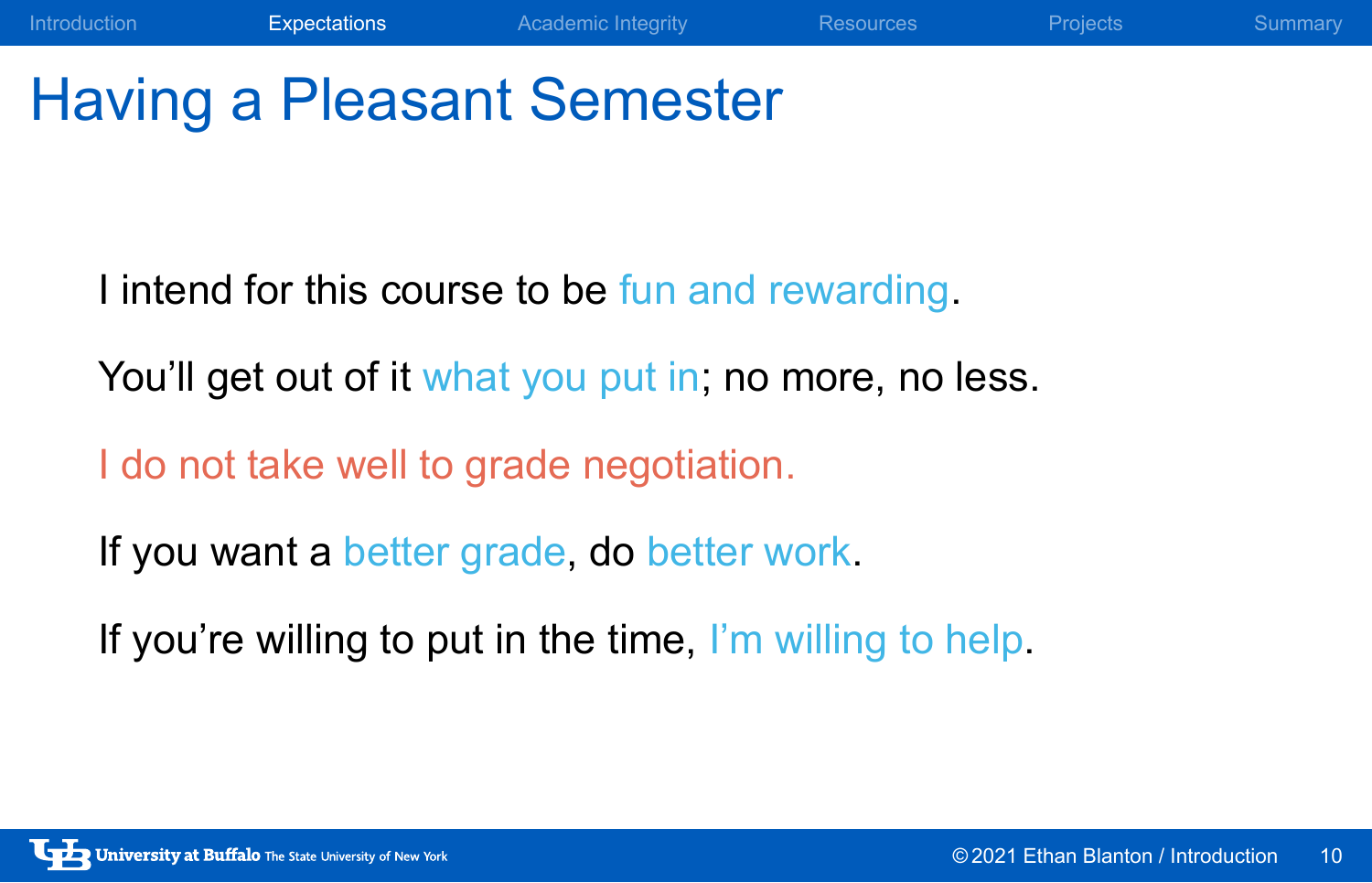

TL;DR

If you cheat, you will fail.

International students: this is not just something I say.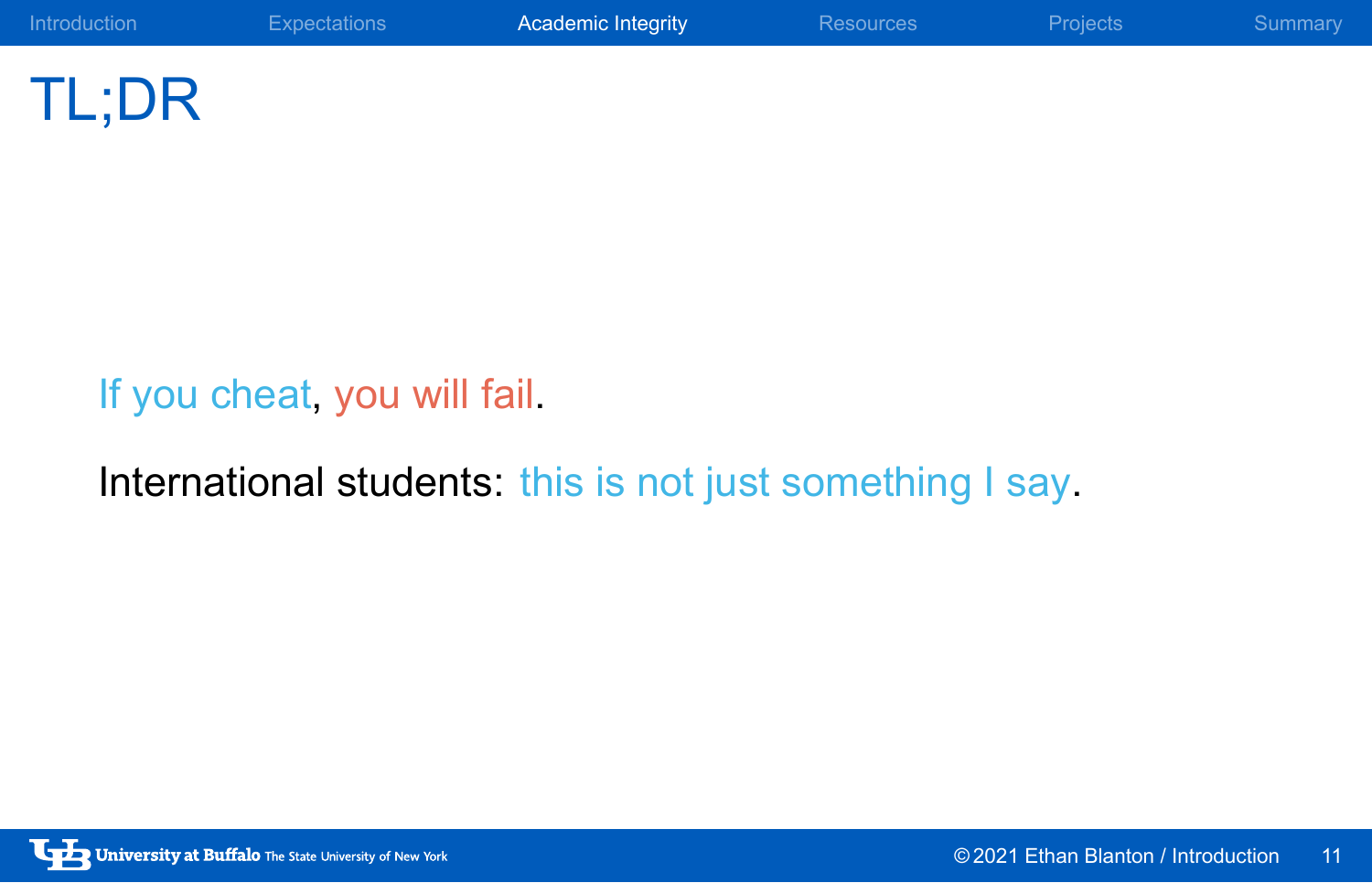## Basic Policies

You must be familiar with the official policies. [9, 2, 3, 1]

All assignments and exams in CSE 486/586 are individual.

Collaboration with other students is forbidden unless explicitly stated otherwise.

Only course-supplied resources are allowed (more later).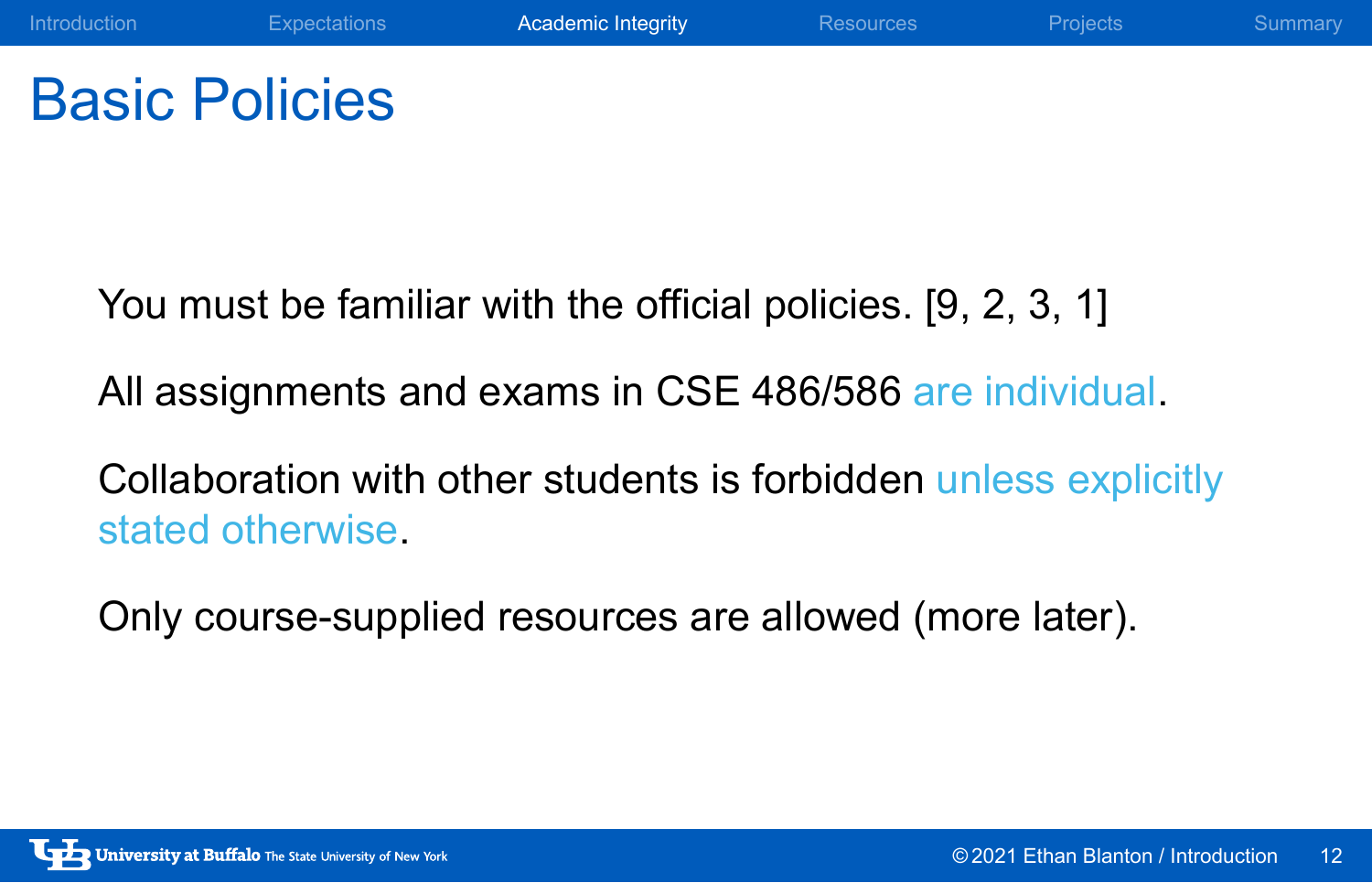### Interactions with Other Students

Examples of interactions with other students that are allowed:

**Asking questions in open office hours, listening to answers** 

Introduction **Expectations Academic Integrity** Resources Projects Summary

Discussing course concepts (such as the course text)

#### Examples that are not allowed:

- Discussing implementation strategies with other students
- Whiteboarding or writing pseudocode with another student
- Looking at another student's screen
- Sharing code, GitHub repositories, *etc.* with another student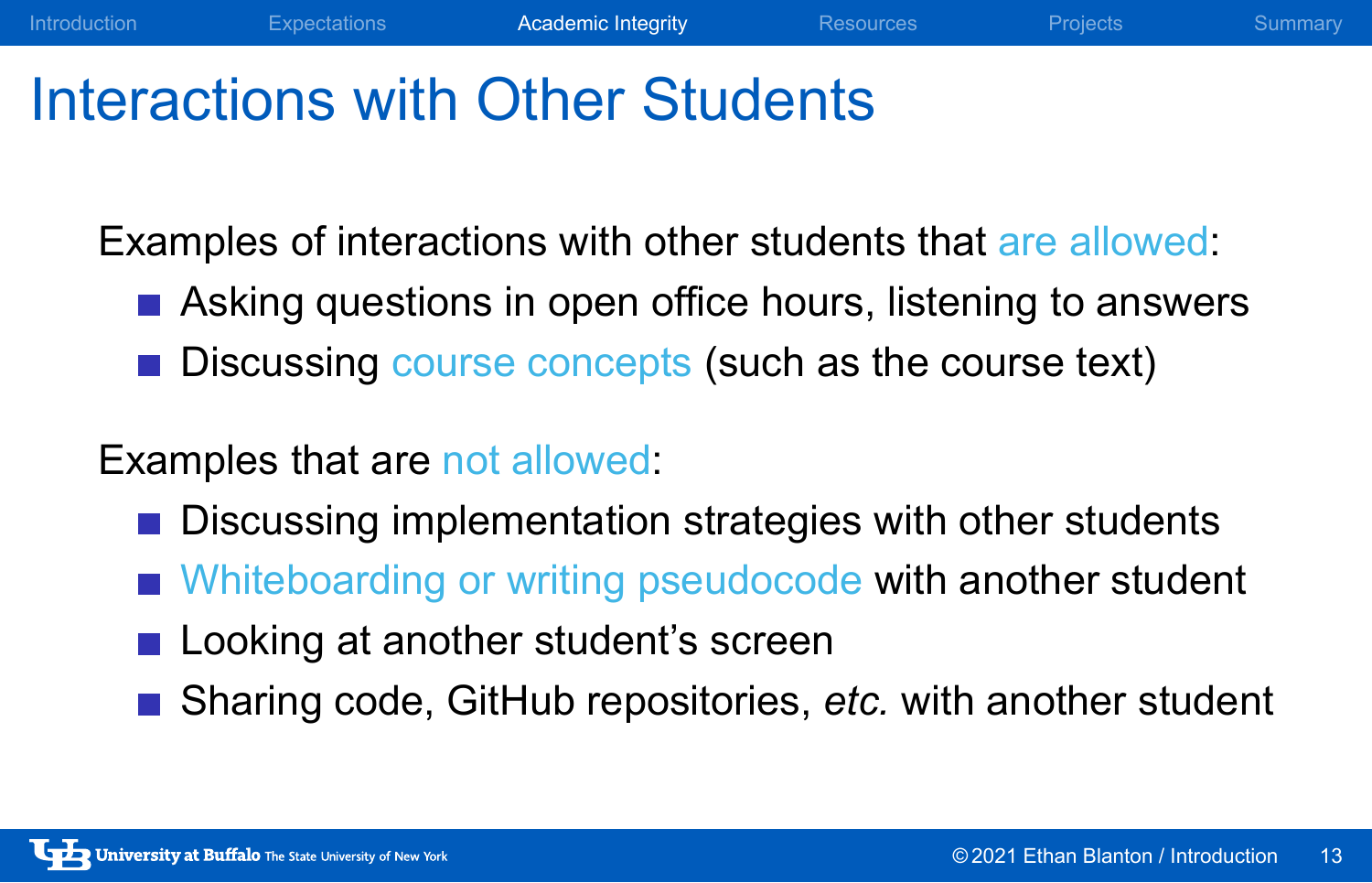### **Sanctions**

The default sanction in this course is failure in the course.

If you are found to have committed any AI infraction, you will fail. Things that are not excuses:

- **Ignorance**
- Good intentions
- **Past performance**
- Accident

Sanctions are processed through the Office of Academic Integrity and become part of your University record.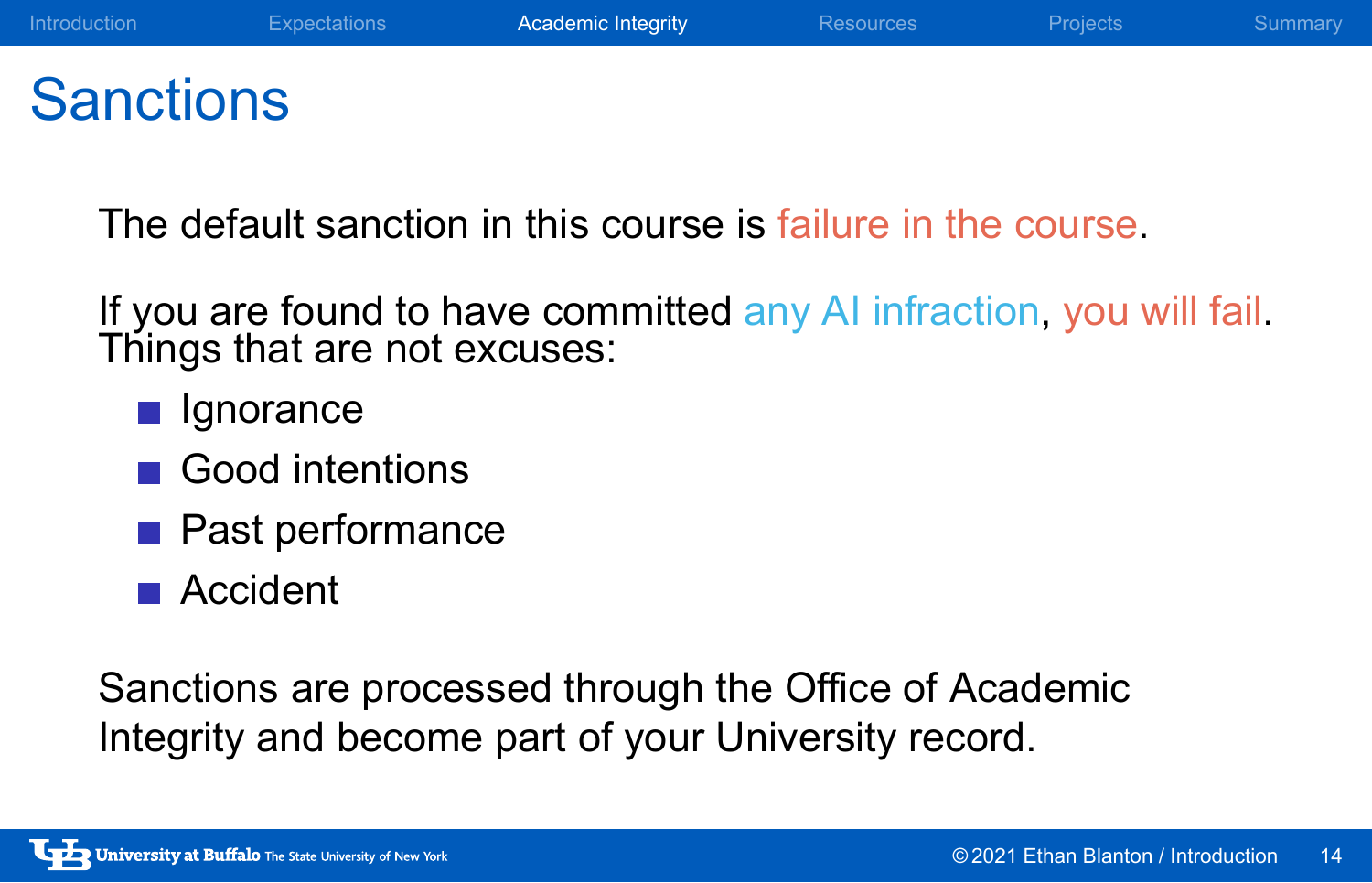# Amnesty Policy

If you commit an AI violation and wish to retract it, you can.

However, it must be retracted before I notice it.

#### Retracted assignments:

- Receive a zero in the gradebook
- **Are** not processed as an AI violation

Retractions must be in writing and explain the violation.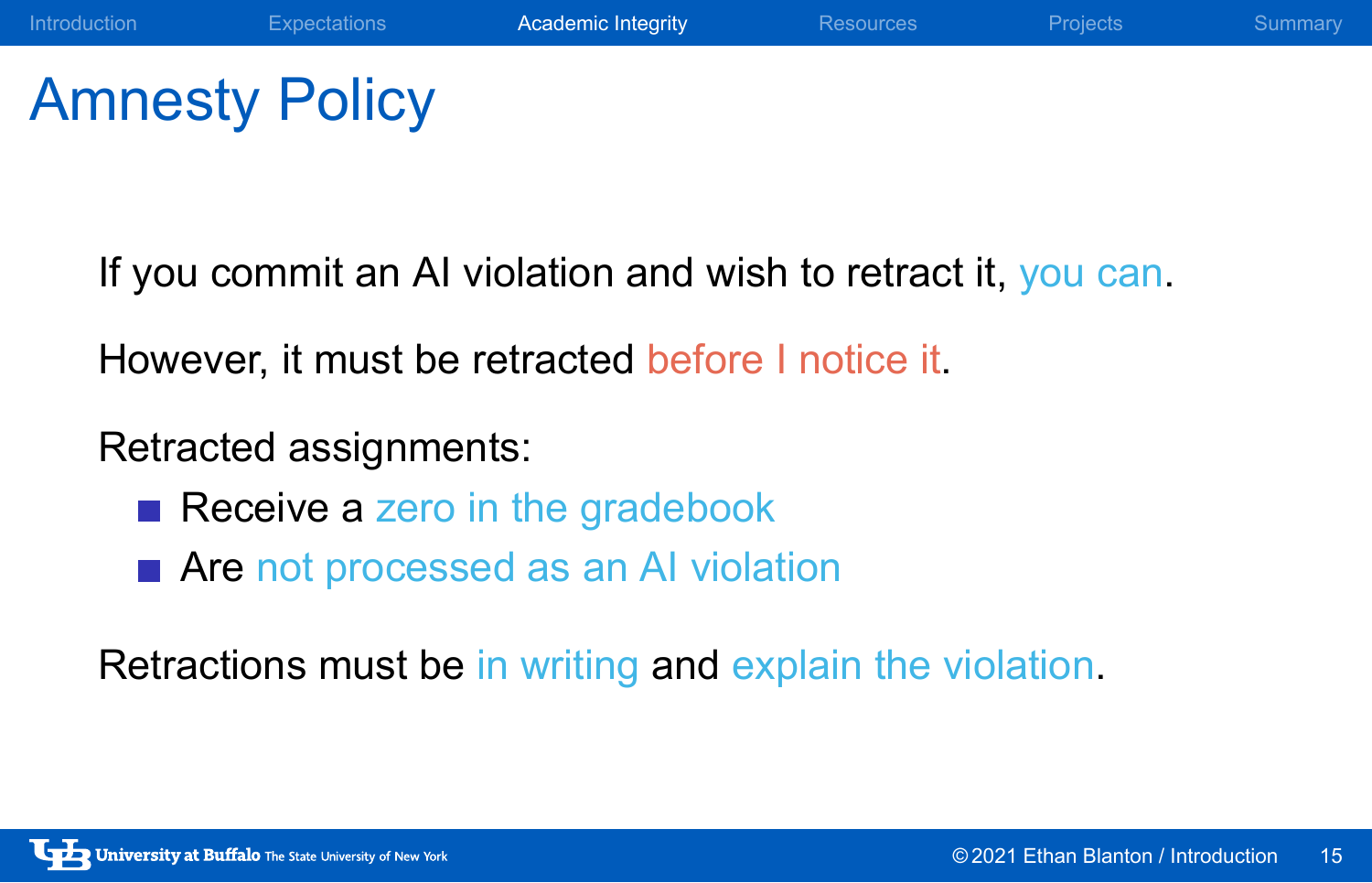### Allowable Resources

The only resources that are allowed for this course are:

- The lecture slides I provide
- Material covered in lecture
- Required or recommended readings from lecture
- Documentation on golang.org

Resources other than these are not allowable, and use of other resources may result in AI proceedings.

Introduction Expectations Academic Integrity Resources Projects Summary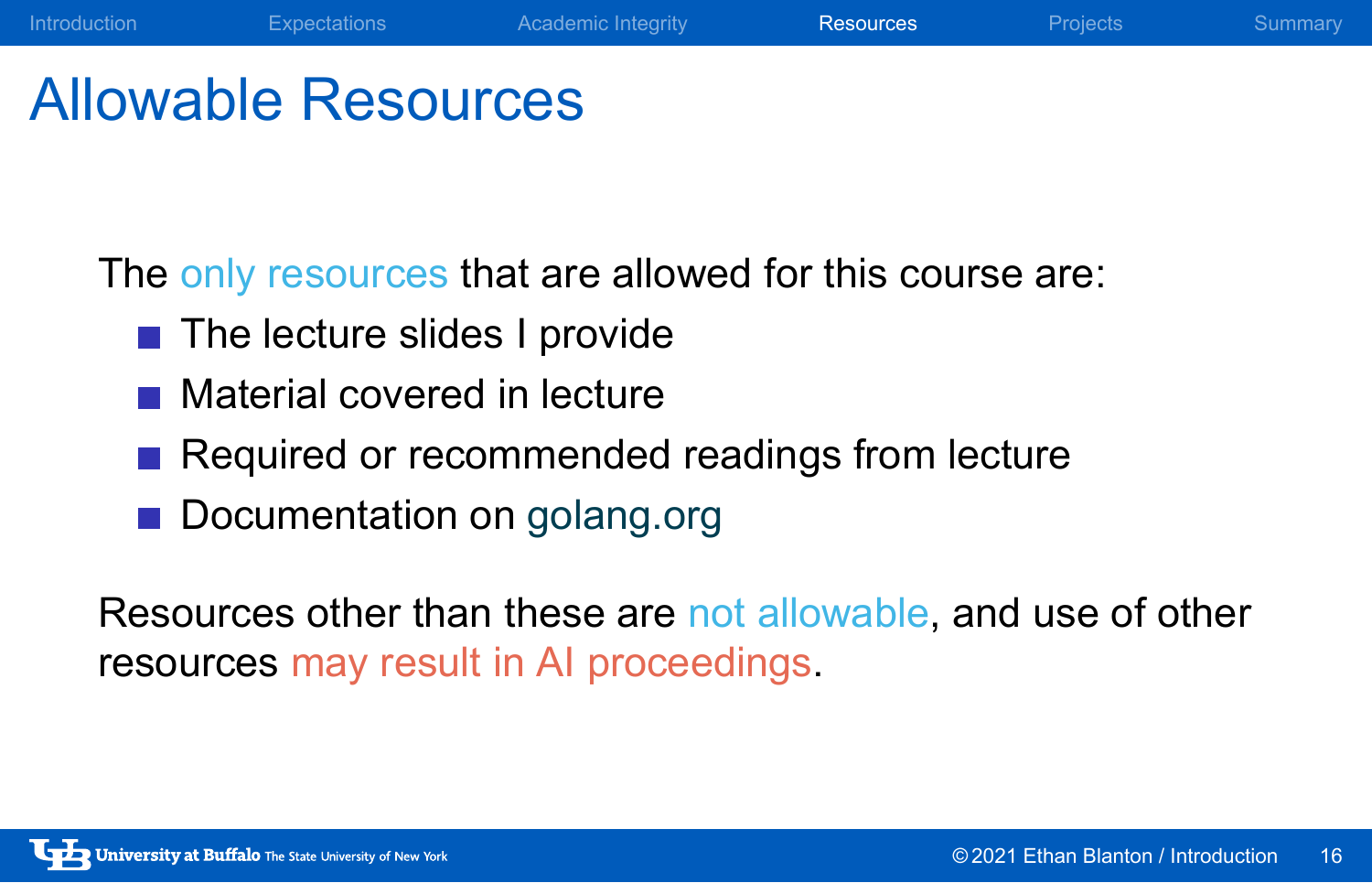## Example Problematic Resources

Examples of resources that may land you in hot water:

Introduction **Expectations** Academic Integrity **Resources** Projects Summary

- Stack Overflow
- GitHub
- Geeks for Geeks
- Chegg
- Course Hero
- Your work from previous semesters

This is not an exhaustive list!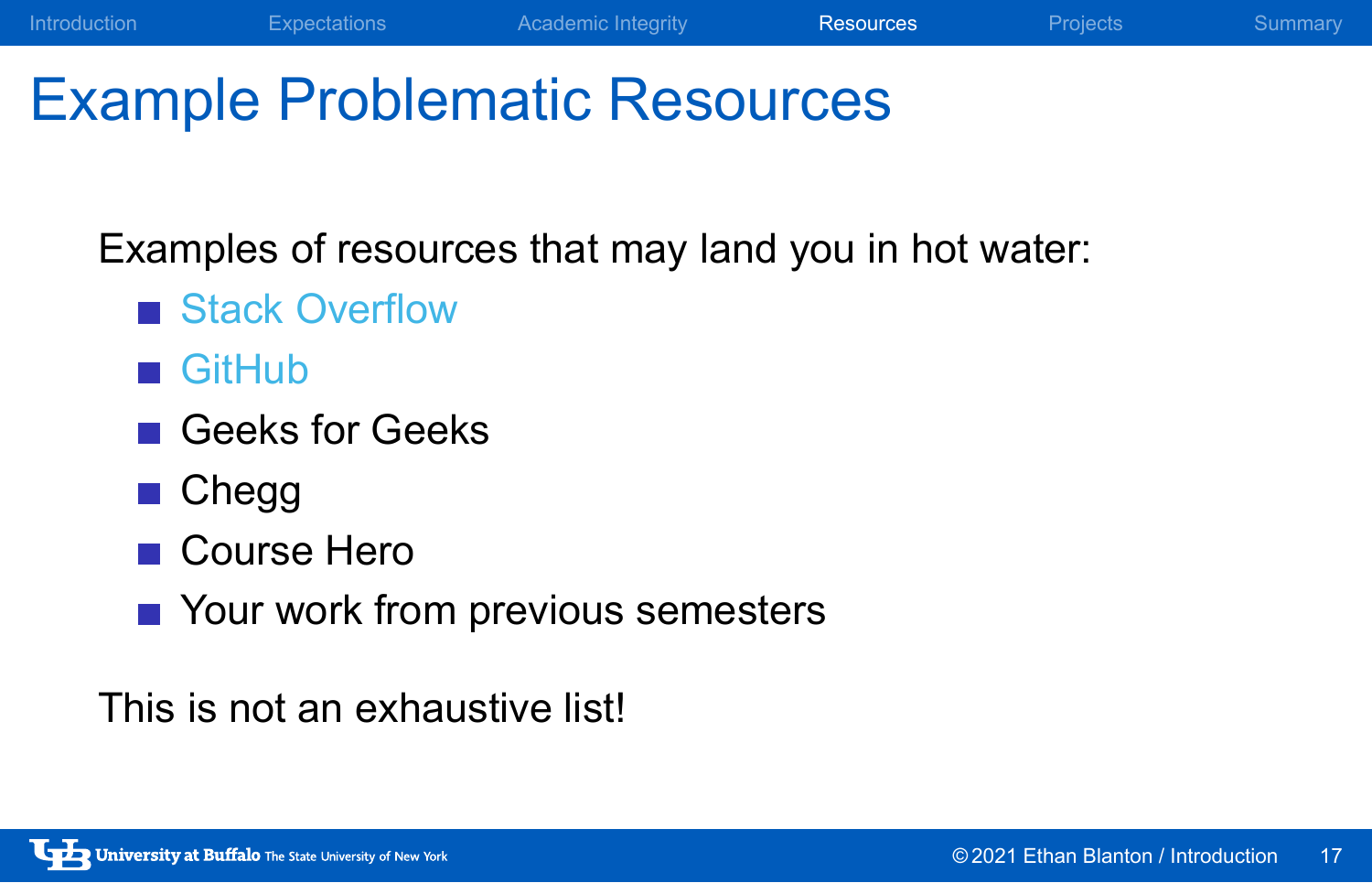# Asking is Always OK

It is always OK to ask whether a resource is allowable.

Introduction Expectations Academic Integrity **Resources** Projects Summary

It is always OK to ask course staff for assistance.

When in doubt, ask.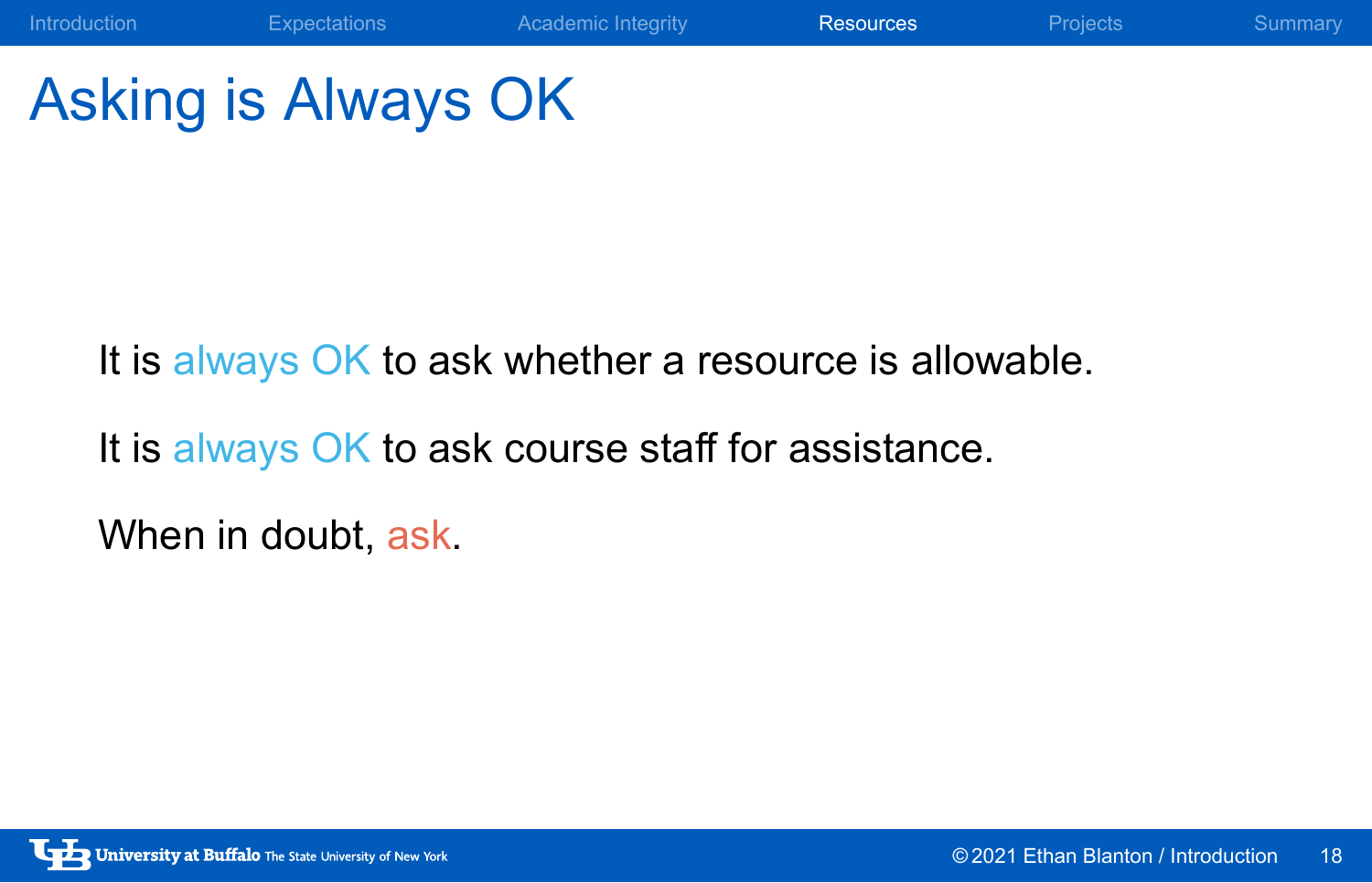# Programming Projects

A significant portion of your course grade will be projects.

Introduction **Expectations** Academic Integrity Resources **Projects** Summary

- **They are individual projects**
- **Projects must be implemented in Go.**
- You will receive detailed specifications.
- You will have to do your own testing.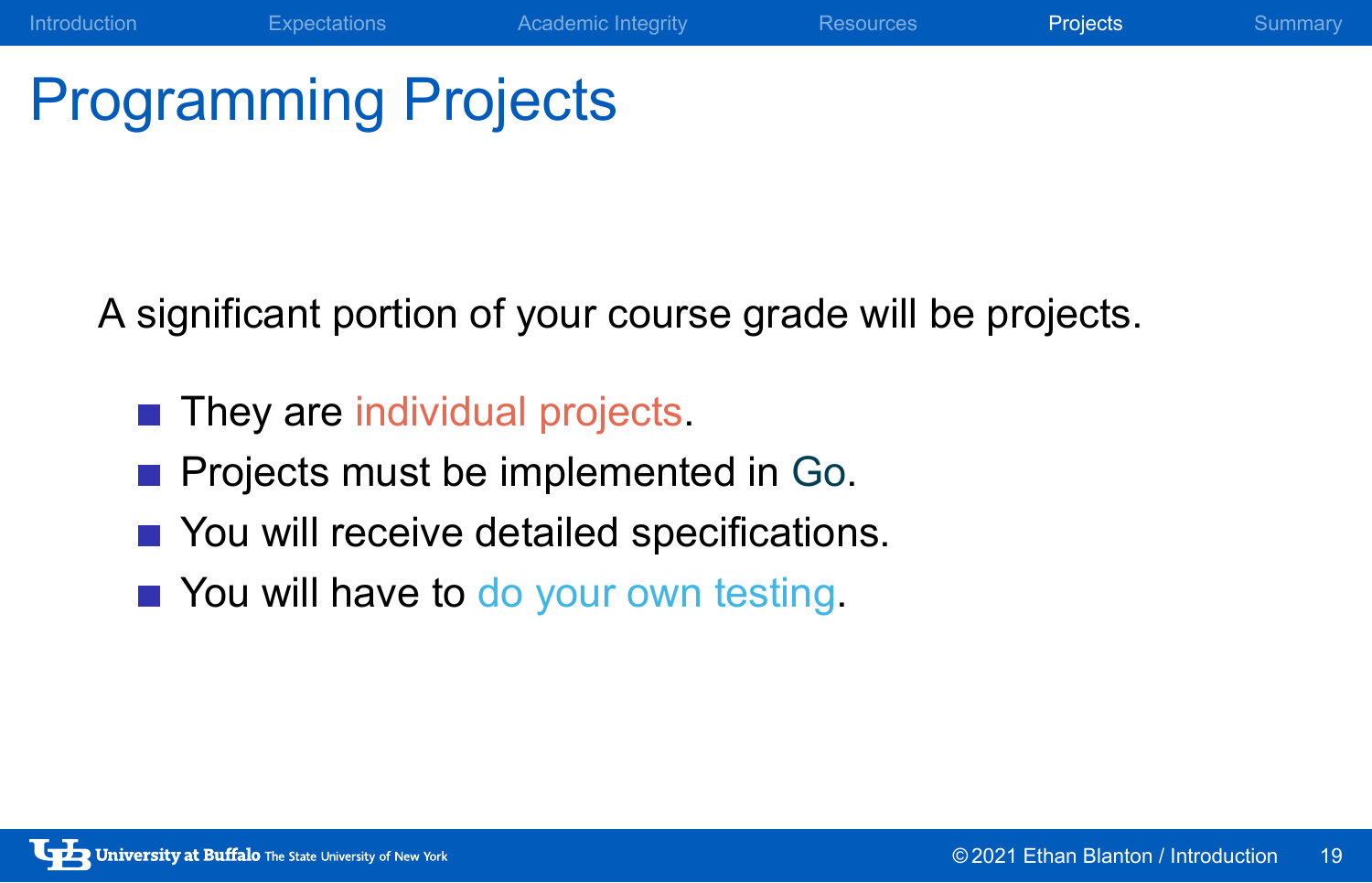# Git and GitHub Classroom

We will use Git, GitHub, and GitHub Classroom.

You must have (or create!) a GitHub account.

You are expected to use git and GitHub for development.

**Introduction** Expectations Academic Integrity Resources **Projects** Summary

We will only look at your code on GitHub for assistance.

Git help: Git book  $\mathbb{Z}$ , tutorial  $\mathbb{Z}$ , Google  $\mathbb{Z}$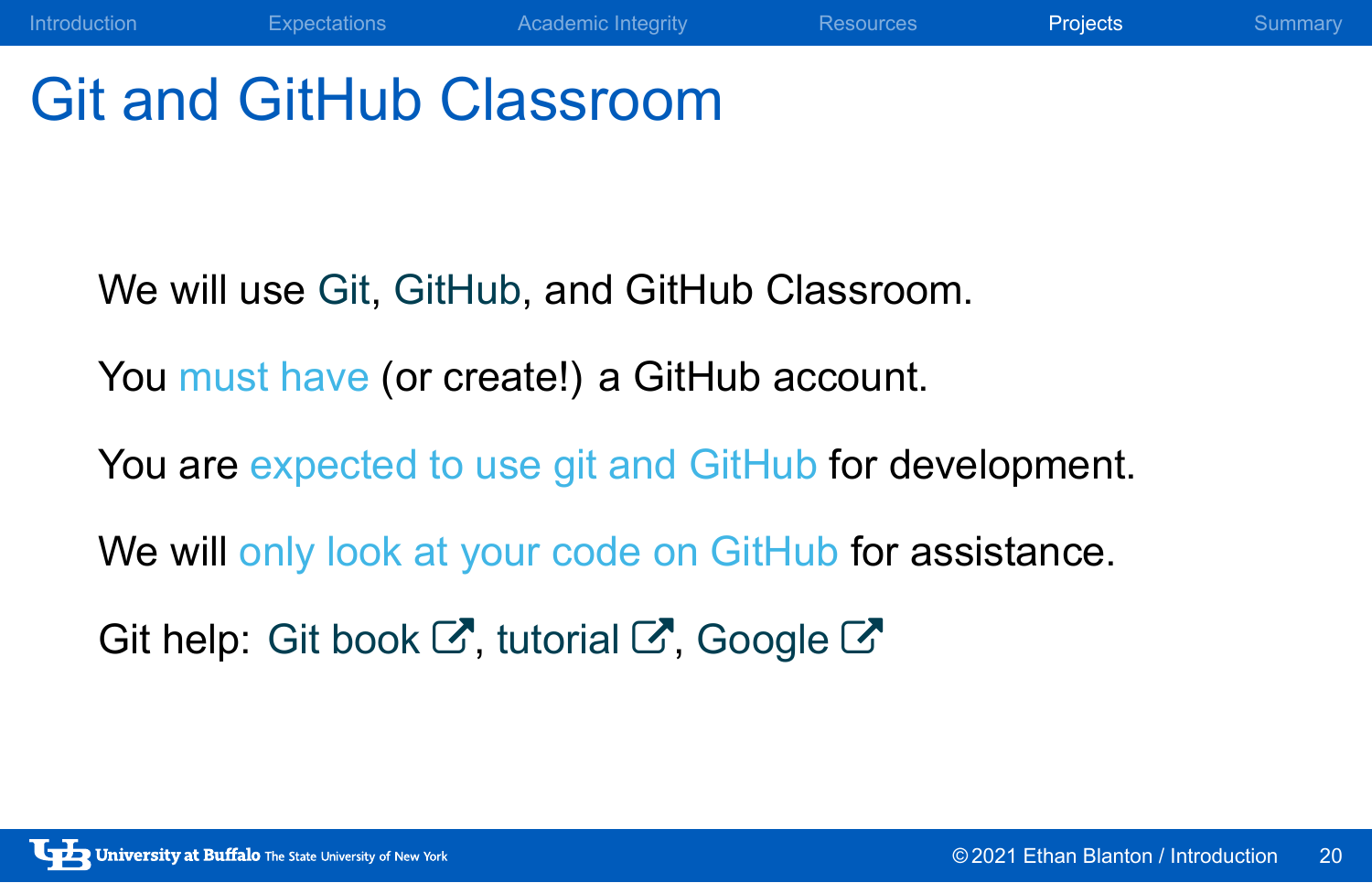### Project Assistance

Your TAs will be your primary source of project help.

To get the most out of your TAs, do:

- $\blacksquare$  try the obvious things first,
- create minimal examples to show problems, and
- consult the documentation.

To avoid wasting TA time and failing to get help, don't:

ask for help before you've tried to understand the problem

**Introduction** Expectations Academic Integrity Resources **Projects** Summary

start at the last minute.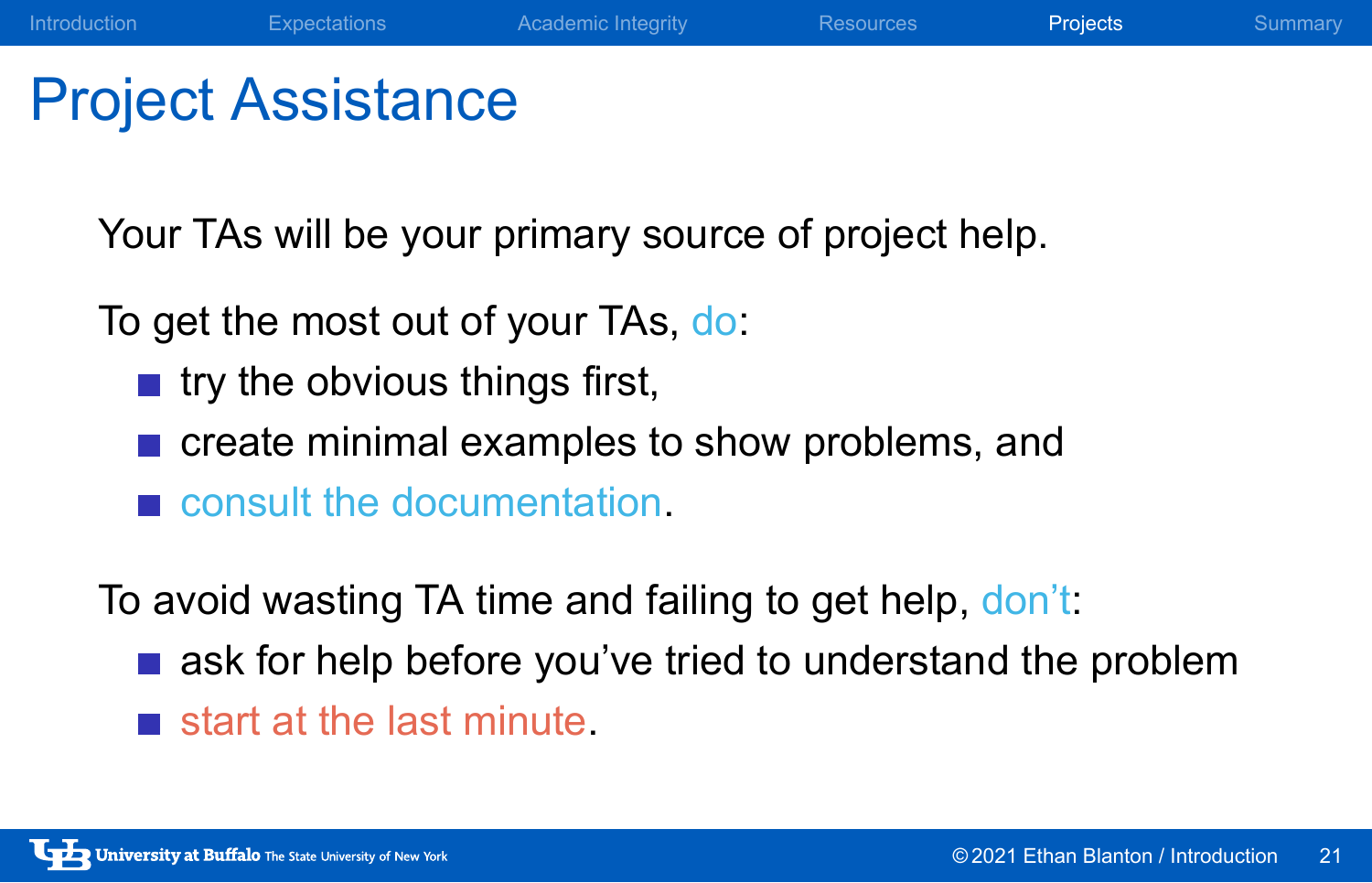### Project Submission

We will submit using Autograder.

Submission rules:

- Submitted w/in 24 hours of the deadline: -20%
	- Doesn't count Saturday or Sunday
	- Doesn't count University holidays
- **Projects submitted after 24 hours will not be accepted**

Example 1: Project is due Friday at 11:59 PM, turned in Monday at 3 PM — 20% penalty.

Introduction Expectations Academic Integrity Resources Projects Summary

Example 2: Project is due Monday at 11:59 PM, turned in Wednesday at 12:15 AM — not accepted.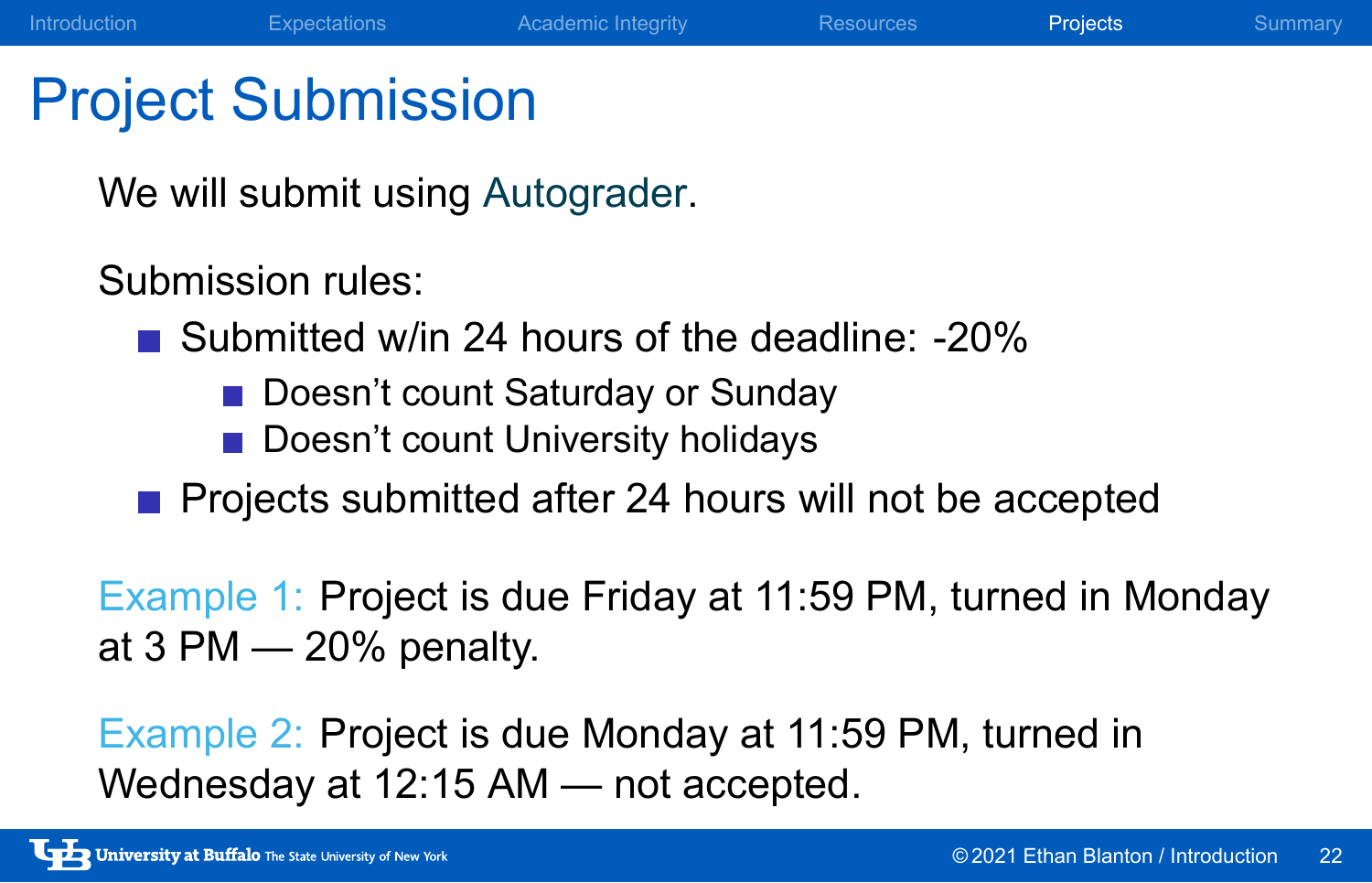# Today's Assignments

#### As soon as possible:

- Read the syllabus [1]
- Watch the AI video on Panopto (via UBlearns)

**Introduction** Expectations Academic Integrity Resources **Projects** Summary

#### By Friday, February 12:

- Complete the AI quiz on UBlearns
- Complete Programming Assignment 0 and turn it in Make sure to work on it before add-drop!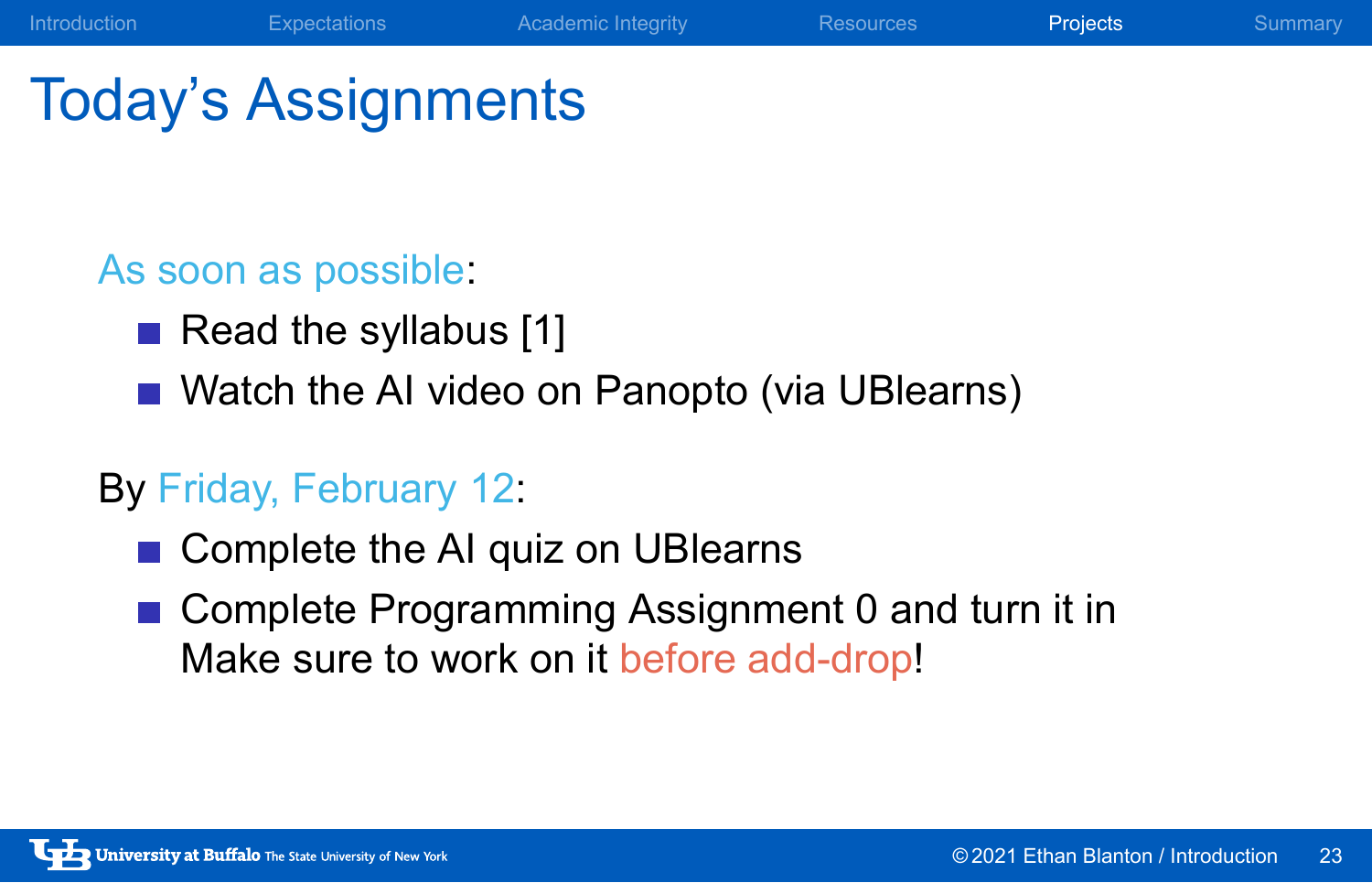Next Time …

Some background on:

- Internet architecture
- Network communication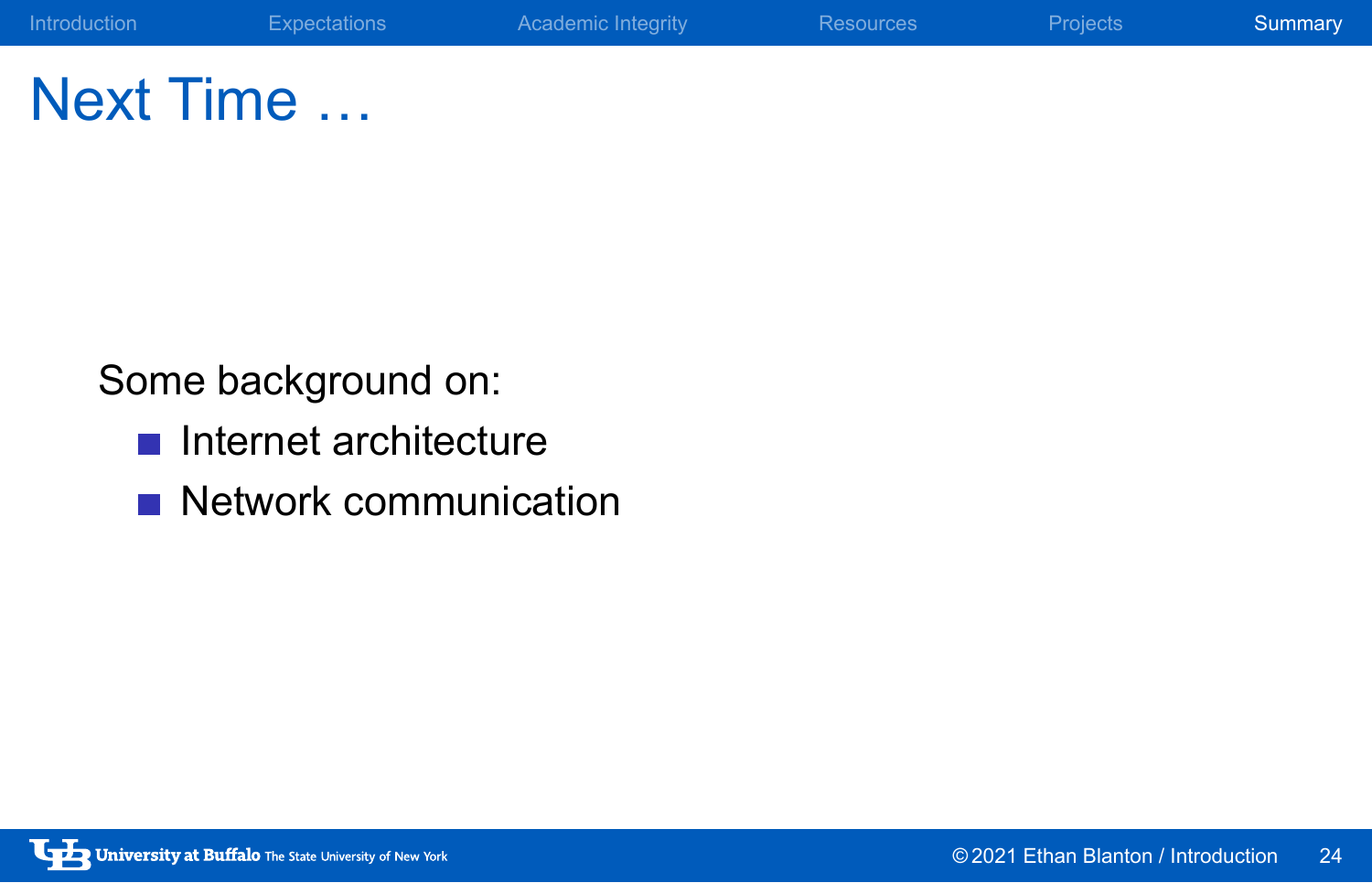### References I

#### **Required Readings**

- [1] Ethan Blanton. *CSE 486/586 Syllabus*. Jan. 2021.
- [2] *Department of Computer Science and Engineering Academic Integrity Policy*. https://engineering.buffalo.edu/computer-scienceengineering/information-forstudents/policies/academic-integrity.html.
- [3] *Ethan's Academic Integrity Policy*. https://cse.buffalo.edu/ ~eblanton/policy/academic\_integrity/.
- [9] *University at Buffalo Academic Integrity Policy*. https://catalog.buffalo.edu/policies/integrity.html.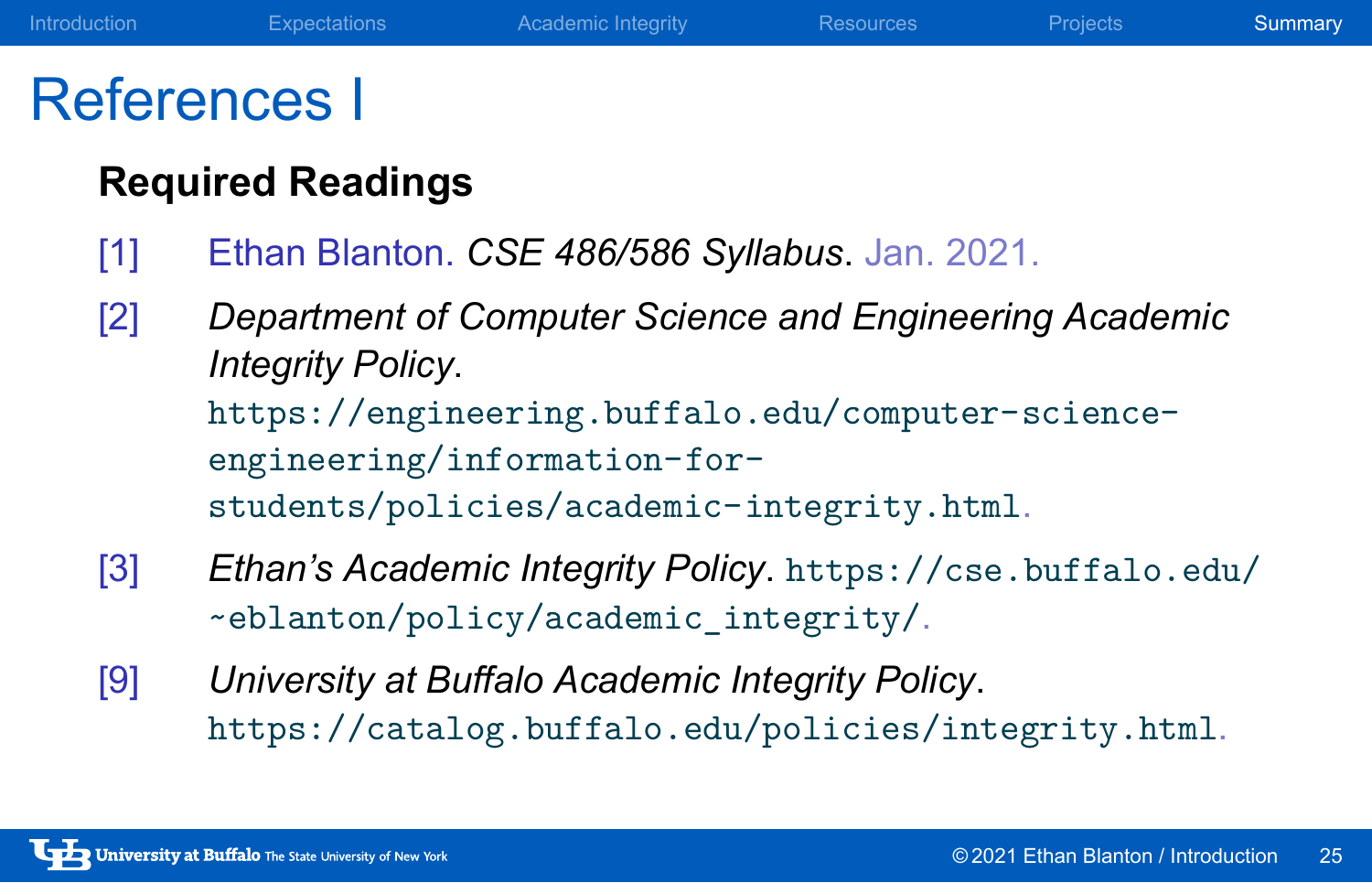### References II

#### **Optional Readings**

- [4] Albert Greenberg. *Microsoft introduces steps to improve internet routing security*. https://azure.microsoft.com/enus/blog/microsoft-introduces-steps-to-improveinternet-routing-security/. Dec. 2020.
- [5] Suman Karumuri et al. "Cloud Observability: A MELTing Pot for Petabytes of Heterogeneous Time Series". In: *11th Annual Conference on Innovative Data Systems Research*. Jan. 2021. URL: http: //cidrdb.org/cidr2021/papers/cidr2021\_abstract08.pdf.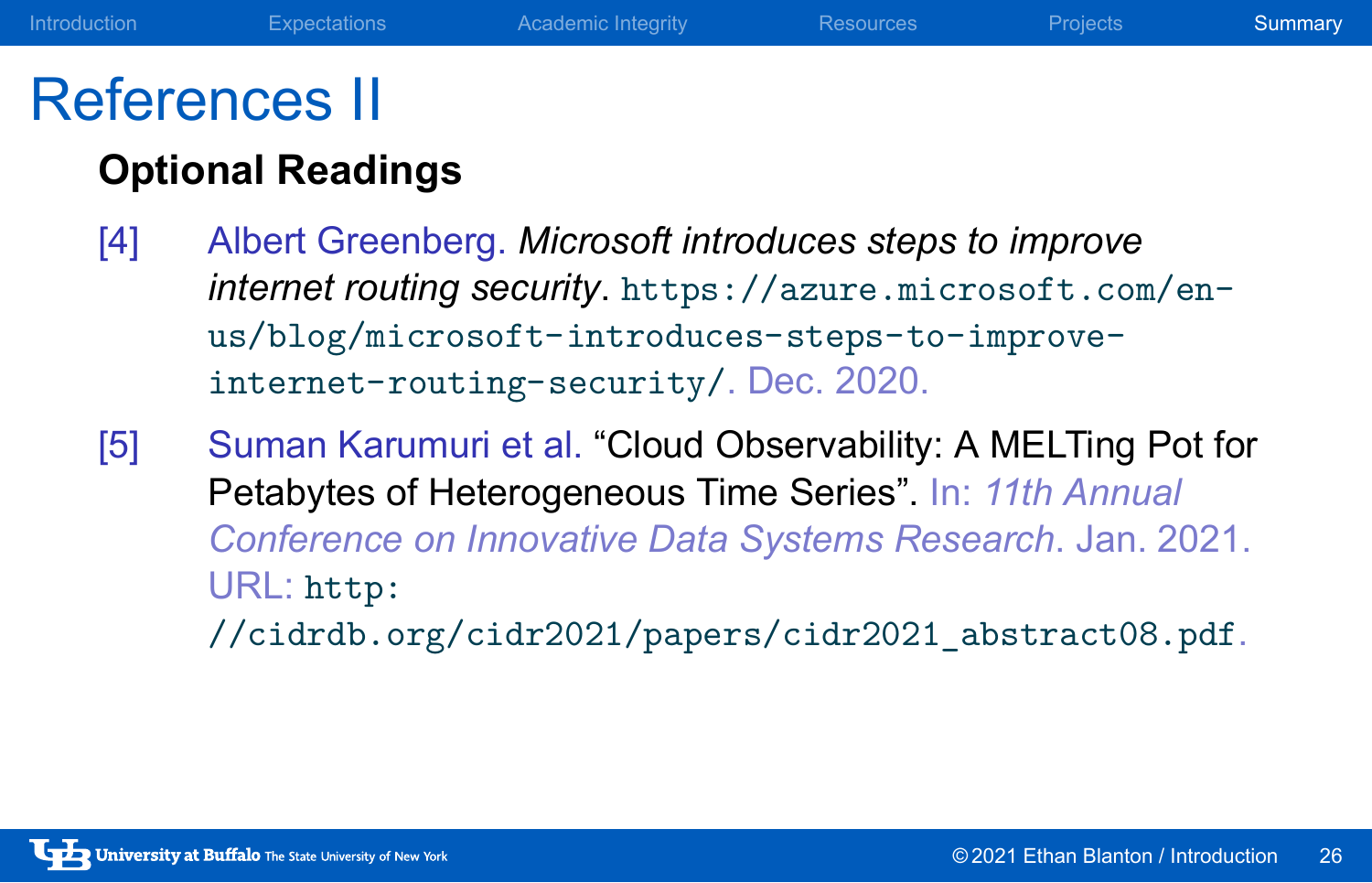### References III

[6] Andy Klein. *Backblaze Hard Drive Stats Q3 2020*. https://www.backblaze.com/blog/backblaze-hard-drivestats-q3-2020/. Oct. 2020.

Introduction **Expectations** Academic Integrity Resources Projects Summary

- [7] Fred Lin, Harish Dattatraya Dixit, and Sriram Sankar. *How Facebook keeps its large-scale infrastructure hardware up and running*. https://engineering.fb.com/2020/12/09/datacenter-engineering/how-facebook-keeps-its-largescale-infrastructure-hardware-up-and-running/. Dec. 2020.
- [8] Yuan Mei et al. "Turbine: Facebook's Service Management Platform for Stream Processing". In: *IEEE International Conference on Data Engineering*. Apr. 2020.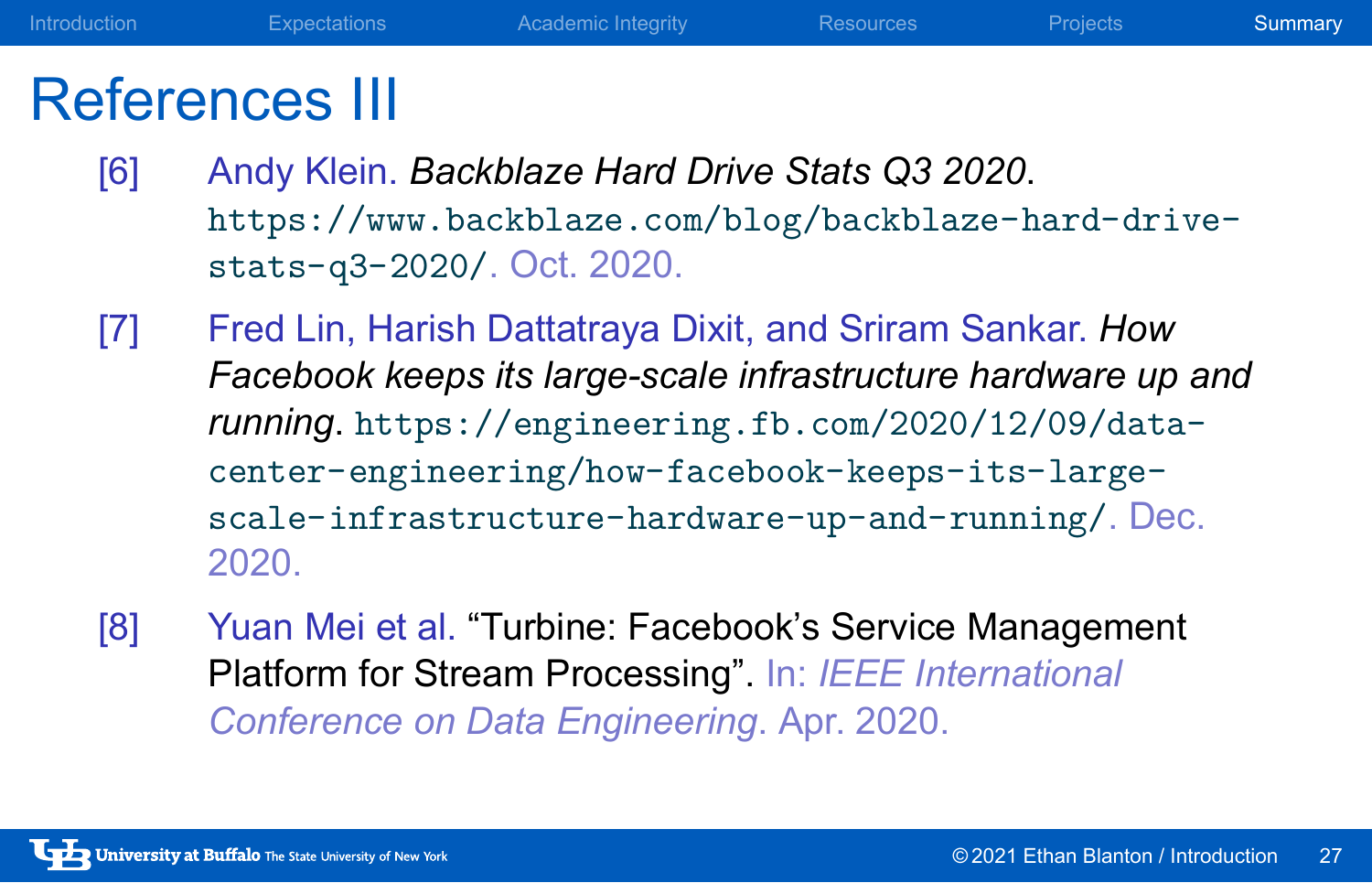# References IV

[10] *YouTube for Press, viewed 2021-01-18*. https://blog.youtube/press/.

Introduction **Expectations** Academic Integrity Resources Projects Summary